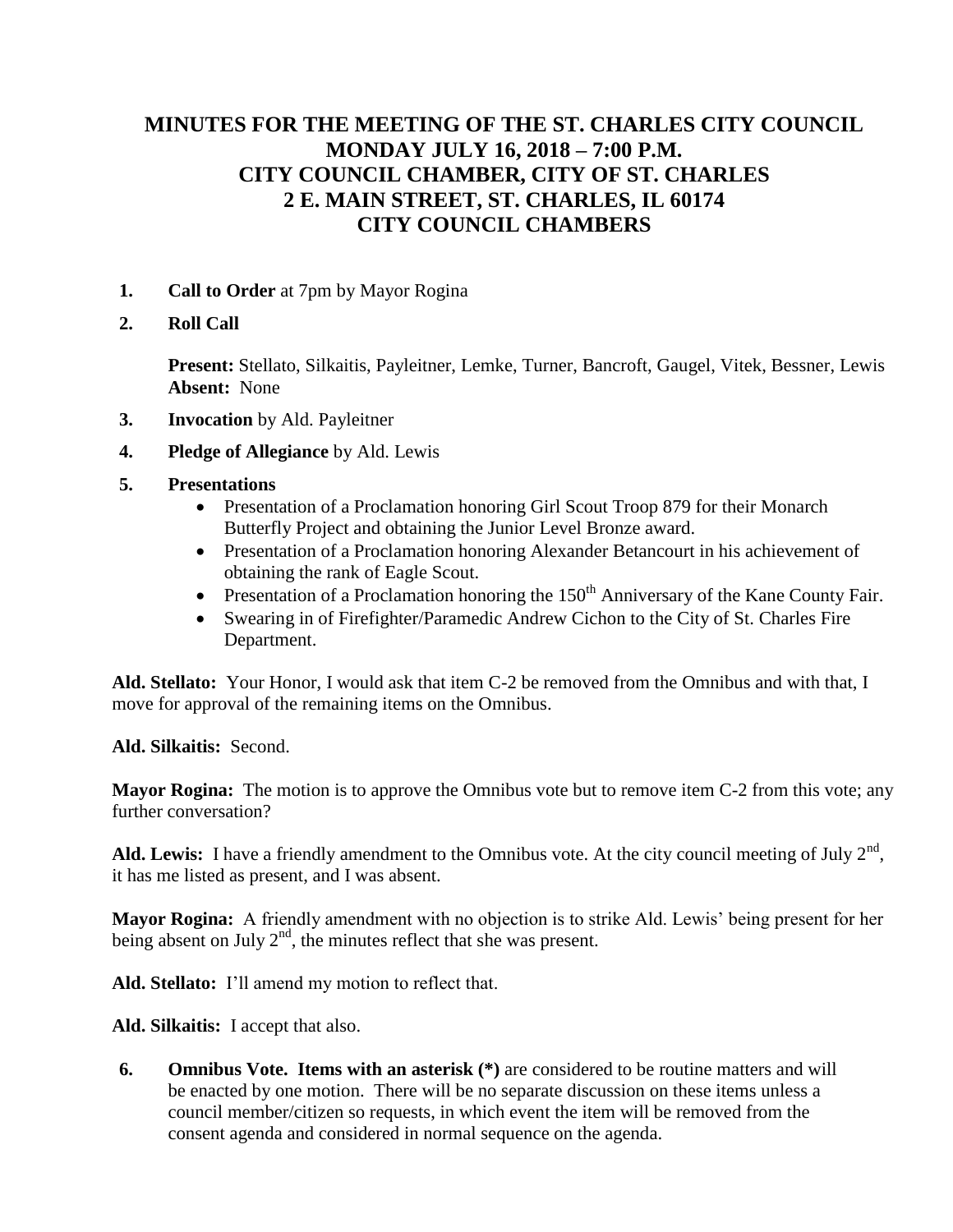**\*7.** Motion by Ald. Stellato and seconded by Ald. Silkaitis to accept and place on file minutes of the regular City Council meetings held July 2, 2018.

ROLL CALL VOTE: AYE: Stellato, Silkaitis, Payleitner, Lemke, Turner, Bancroft, Gaugel, Vitek, Bessner, Lewis NAY: 0 ABSENT: NONE ABSTAIN: NONE

**\*8.** Motion by Ald. Stellato and seconded by Ald. Silkaitis to approve and authorize issuance of vouchers from the Expenditure Approval List for the period of  $6/18/2018 - 7/1/2018$  the amount of \$2,464,528.06.

ROLL CALL VOTE: AYE: Stellato, Silkaitis, Payleitner, Lemke, Turner, Bancroft, Gaugel, Vitek, Bessner, Lewis NAY: 0 ABSENT: NONE ABSTAIN: NONE

## **I. New Business**

**A.** Recommendation by Ald. Turner and seconded by Ald. Bancroft to approve a **Resolution 2018-99** Authorizing the Execution of an Agreement between the City of St. Charles and International Brotherhood of Electrical Workers Local Union No. 196.

ROLL CALL VOTE: AYE: Stellato, Silkaitis, Payleitner, Lemke, Turner, Bancroft, Gaugel, Vitek, Bessner, Lewis NAY: 0 ABSENT: NONE ABSTAIN: NONE

B. Recommendation by Ald. Bancroft and seconded by Ald. Gaugel to approve an **Ordinance 2018- M-28** Amending "Section 13.24 – Small Wireless Facilities" - Related to Illinois Public Act 100- 585 – 5G Small Cell Antenna Deployment and Modification of Section 13.22 – Construction of Utility Facilities in the Rights-of-Way.

ROLL CALL VOTE: AYE: Stellato, Silkaitis, Payleitner, Lemke, Turner, Bancroft, Gaugel, Vitek, Bessner, Lewis NAY: 0 ABSENT: NONE ABSTAIN: NONE

C. Recommendation by Ald. Payleitner and seconded by Ald. Bessner to approve the Bids for Bid Package #2 for the Police Station Project with Riley Construction in the amount of \$5,399,616.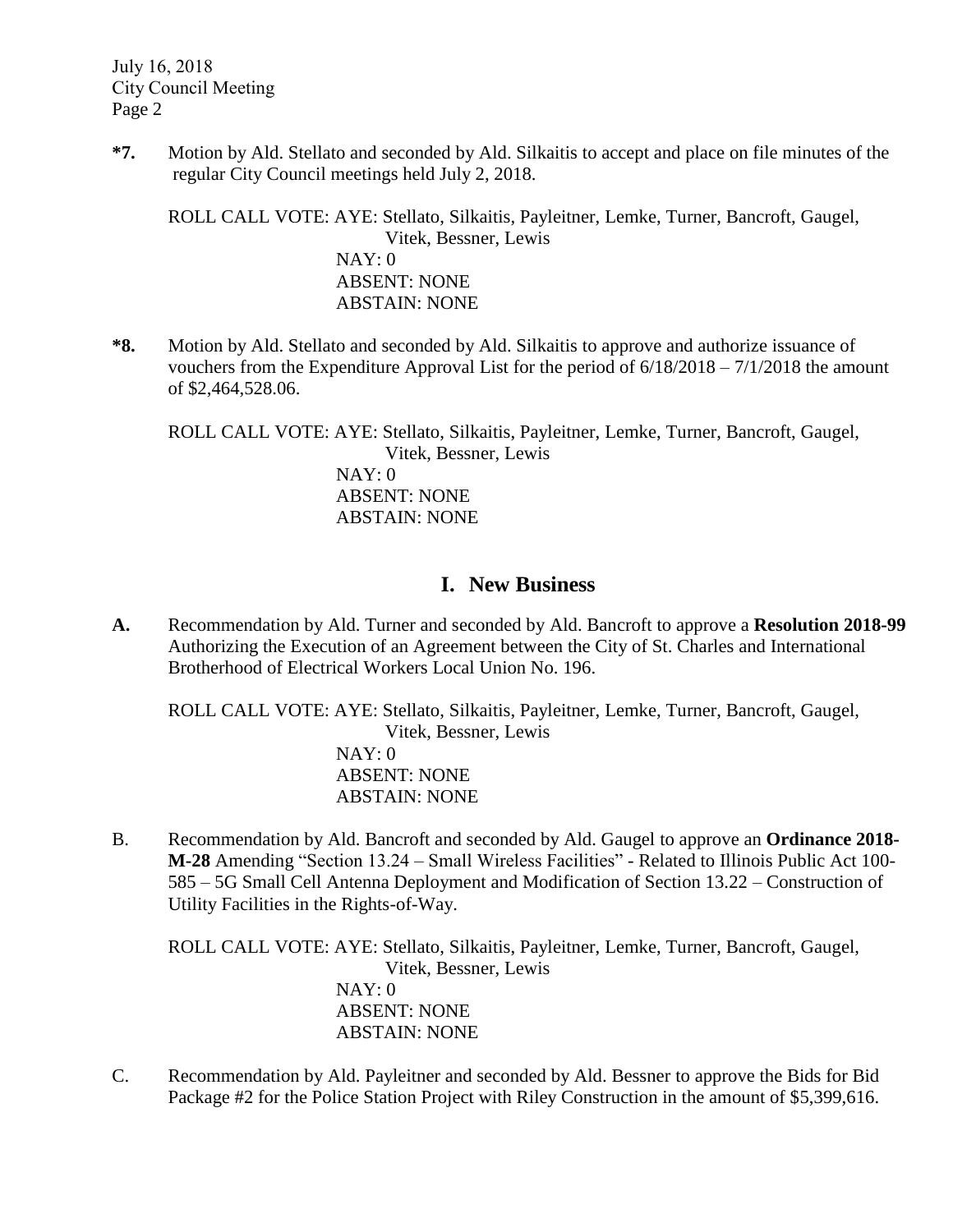> ROLL CALL VOTE: AYE: Stellato, Silkaitis, Payleitner, Lemke, Turner, Bancroft, Gaugel, Vitek, Bessner, Lewis NAY: 0 ABSENT: NONE ABSTAIN: NONE

## **II. Committee Reports**

### **A. Government Operations**

\*1. Motion **b**y Ald. Stellato and seconded by Ald. Silkaitis to approve a 1 year Agreement for Governmental Consulting with Bricor Consulting in the amount of \$28,000 for FY 2018/2019.

ROLL CALL VOTE: AYE: Stellato, Silkaitis, Payleitner, Lemke, Turner, Bancroft, Gaugel,

Vitek, Bessner, Lewis NAY: 0 ABSENT: NONE ABSTAIN: NONE

**B. Government Services**

None

### **C. Planning and Development**

1. Motion by Ald. Bessner and seconded by Ald. Vitek to approve an **Ordinance 2018-M-29** Amending Title 16, "Subdivisions and Land Improvement", Chapter 16.02 "General Provisions"

and Chapter 16.10 "Dedications" of the St. Charles Municipal Code. (School and Park Dedications)

ROLL CALL VOTE: AYE: Stellato, Silkaitis, Payleitner, Lemke, Turner, Bancroft, Gaugel, Vitek, Bessner, Lewis

> NAY: 0 ABSENT: NONE ABSTAIN: NONE

2. Motion by Ald. Bessner and seconded by Ald. Turner to accept and place on file Plan Commission Resolution No. 9-2018 A Resolution Recommending Approval of an Application for Special Use to Amend PUD Ordinance 2017-Z-15 and PUD Preliminary Plan Hillcroft Estates, 1147 Geneva Road (Avondale Custom Homes Inc.).

ROLL CALL VOTE: AYE: Silkaitis, Payleitner, Lemke, Turner, Bancroft, Gaugel, Vitek, Bessner NAY: Lewis ABSENT: NONE ABSTAIN: Stellato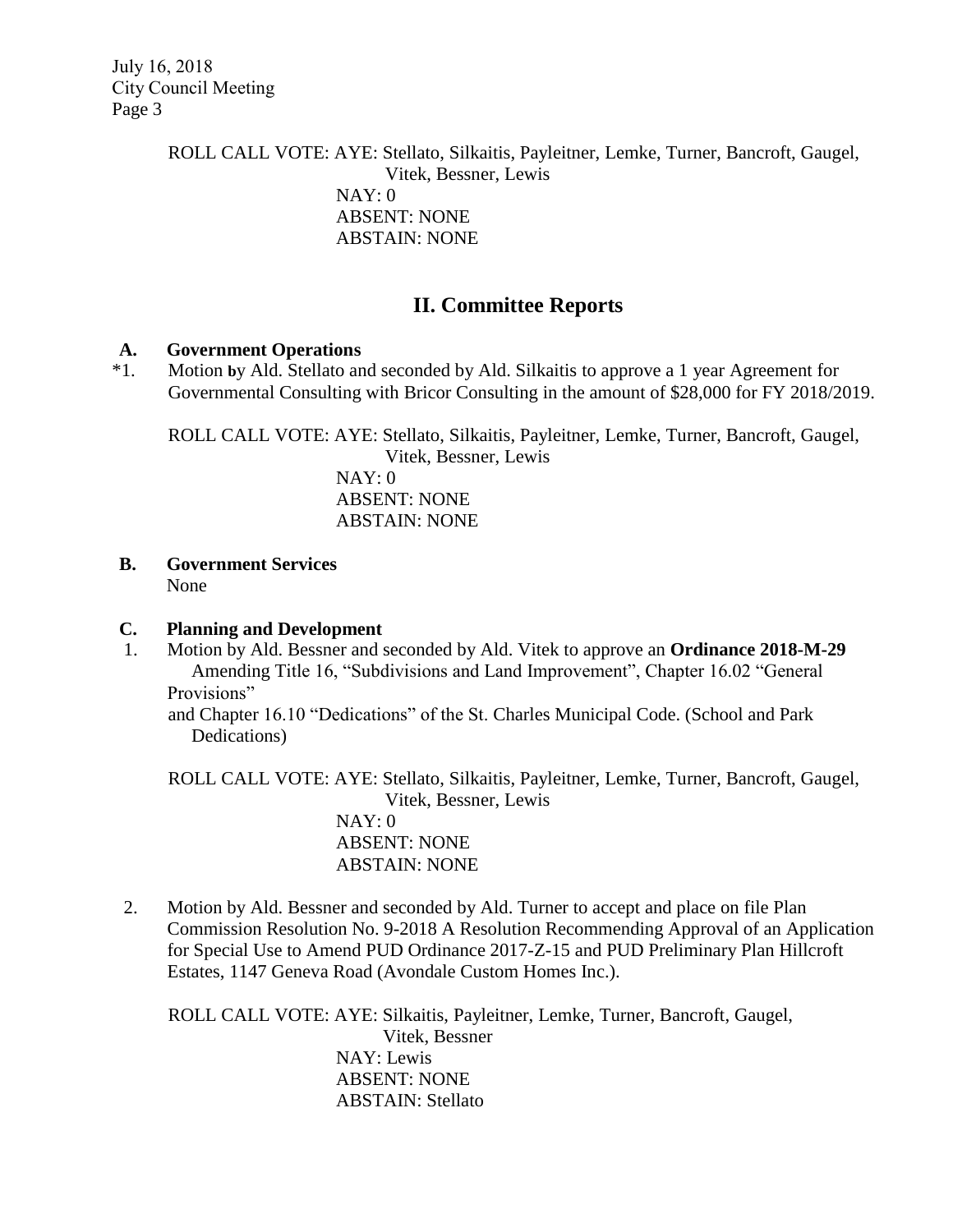3. Motion by Ald. Bessner and seconded by Ald. Lemke to approve An **Ordinance 2018-Z-12** Amending Ordinance No. 2017-Z-15 (Hillcroft Estates PUD) and Granting Approval of a PUD Preliminary Plan for Hillcroft Estates, 1147 Geneva Road.

ROLL CALL VOTE: AYE: Turner, Bancroft, Gaugel, Vitek, Bessner NAY: Lewis, Silkaitis, Payleitner, Lemke ABSENT: NONE ABSTAIN: Stellato

\*4. Motion by Ald. Stellato and seconded by Ald. Silkaitis to accept and place on file Plan Commission Resolution 10-2018 A Resolution Recommending approval of Preliminary Plat of Subdivision for Replat of LeRoy Oakes Re-subdivision (Max Boss, Ryan Companies).

ROLL CALL VOTE: AYE: Stellato, Silkaitis, Payleitner, Lemke, Turner, Bancroft, Gaugel, Vitek, Bessner, Lewis NAY: 0 ABSENT: NONE ABSTAIN: NONE

\*5. Motion by Ald. Stellato and seconded by Ald. Silkaitis to approve An **Ordinance 2018-Z-13** Granting Approval of a Preliminary Plat of Subdivision for Replat of Leroy Oaks Resubdivision & a Partial Vacation of Stormwater Management Easement.

ROLL CALL VOTE: AYE: Stellato, Silkaitis, Payleitner, Lemke, Turner, Bancroft, Gaugel, Vitek, Bessner, Lewis NAY: 0 ABSENT: NONE ABSTAIN: NONE

\*6. Motion by Ald. Stellato and seconded by Ald. Silkaitis to approve An **Ordinance 2018-Z-14** Granting Approval of a Minor Change to PUD Preliminary Plan for Anthony Place at Prairie Centre.

ROLL CALL VOTE: AYE: Stellato, Silkaitis, Payleitner, Lemke, Turner, Bancroft, Gaugel, Vitek, Bessner, Lewis NAY: 0 ABSENT: NONE ABSTAIN: NONE

\*7. Motion by Ald. Stellato and seconded by Ald. Silkaitis to accept and place on file Plan Commission Resolution 11-2018 A Resolution Recommending Approval of a Final Plat of Subdivision (Minor Subdivision) for Prairie Centre Resubdivision No. 1

ROLL CALL VOTE: AYE: Stellato, Silkaitis, Payleitner, Lemke, Turner, Bancroft, Gaugel, Vitek, Bessner, Lewis NAY: 0 ABSENT: NONE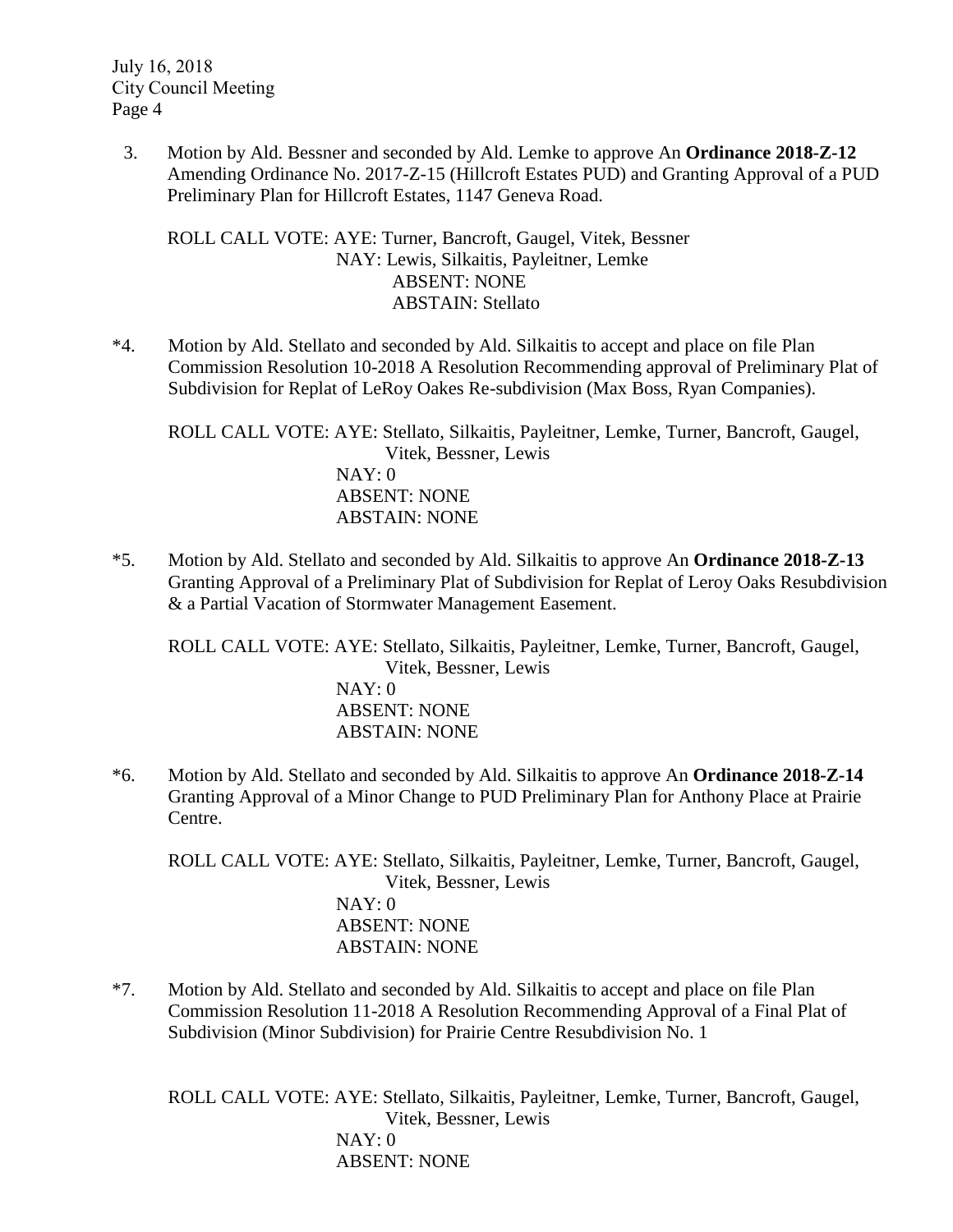#### ABSTAIN: NONE

\*8. Motion by Ald. Stellato and seconded by Ald. Silkaitis to approve An **Ordinance 2018-Z-15** Granting Approval of a Final Plat of Subdivision for St. Charles Prairie Centre Resubdivision No. 1.

ROLL CALL VOTE: AYE: Stellato, Silkaitis, Payleitner, Lemke, Turner, Bancroft, Gaugel, Vitek, Bessner, Lewis NAY: 0 ABSENT: NONE ABSTAIN: NONE

\*9. Motion by Ald. Stellato and seconded by Ald. Silkaitis to approve an **Ordinance 2018-Z-16** Granting Approval of a Minor Change to PUD Preliminary Plan for Fiore Salon Suites, (Part of Lot 2, Tyler & 64 Business Park PUD).

ROLL CALL VOTE: AYE: Stellato, Silkaitis, Payleitner, Lemke, Turner, Bancroft, Gaugel, Vitek, Bessner, Lewis NAY: 0 ABSENT: NONE ABSTAIN: NONE

\*10**.** Motion by Ald. Stellato and seconded by Ald. Silkaitis to accept and place on file minutes of the July 9, 2018 Planning & Development Committee meeting.

ROLL CALL VOTE: AYE: Stellato, Silkaitis, Payleitner, Lemke, Turner, Bancroft, Gaugel, Vitek, Bessner, Lewis NAY: 0 ABSENT: NONE ABSTAIN: NONE

### **D. Executive Session**

- Personnel –5 ILCS  $120/2(c)(1)$
- Pending Litigation 5 ILCS  $120/2(c)(11)$
- Probable or Imminent Litigation 5 ILCS  $120/2(c)(11)$
- Property Acquisition 5 ILCS  $120/2(c)(5)$
- Collective Bargaining 5 ILCS  $120/2(c)(2)$
- Review of Executive Session Minutes 5 ILCS  $120/2(c)(21)$

### **9. Additional Items from Mayor, Council, Staff, or Citizens**

**10. Adjournment** motion by Ald. Lemke and seconded by Ald. Bessner at 8:10pm VOICE VOTE: AYE - UNANIMOUS ABSENT: NONE MOTION CARRIED